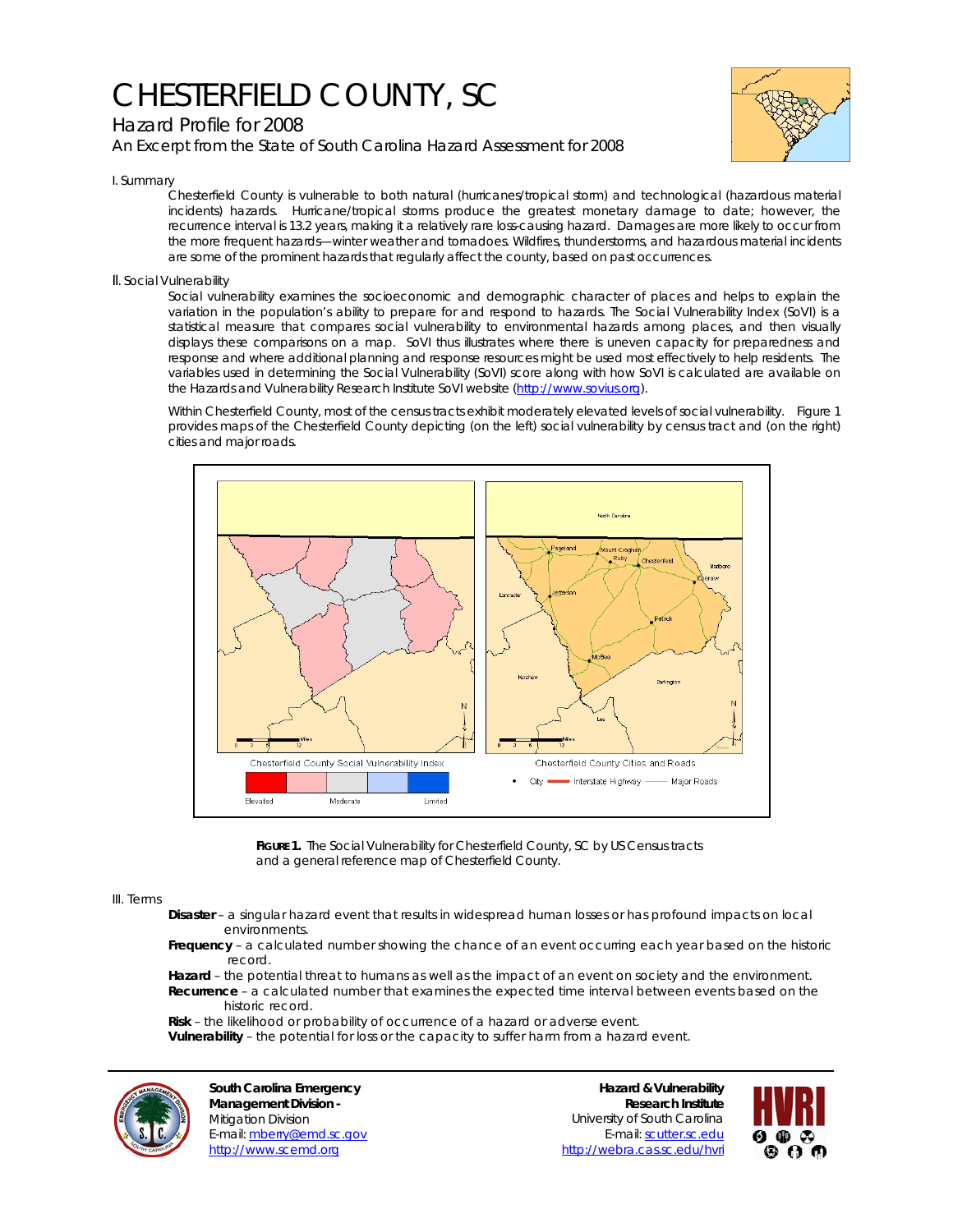## IV. Hazard Identification

The estimated recurrence of a hazard is a useful element (based on event frequency) for distinguishing between infrequent hazards like earthquakes, and frequent hazards such as hazardous materials incidents or traffic accidents. The most common hazard events in Chesterfield County are hazardous material accidents, severe thunderstorms and wind, and wildfires. Earthquakes and droughts are hazards with the lowest recurrence intervals. The recurrence and hazard frequency table can be seen in Table 1.

| Hazard <sup>a</sup>                                                                                                                                                                                                                                          | <b>Number of</b><br><b>Events</b> | <b>Years in</b><br><b>Record</b>                                                                                                                                             | Recurrence<br><b>Interval</b><br>(Years) | <b>Hazard Frequency</b><br>(Percent Chance<br>per Year) |
|--------------------------------------------------------------------------------------------------------------------------------------------------------------------------------------------------------------------------------------------------------------|-----------------------------------|------------------------------------------------------------------------------------------------------------------------------------------------------------------------------|------------------------------------------|---------------------------------------------------------|
| <b>Coastal Events</b>                                                                                                                                                                                                                                        |                                   |                                                                                                                                                                              |                                          |                                                         |
| Hurricane/Tropical Storm                                                                                                                                                                                                                                     | 12                                | 158                                                                                                                                                                          | 13.17                                    | 7.59                                                    |
| Ocean & Lake Surfb                                                                                                                                                                                                                                           | $\mathbf{1}$                      | 16                                                                                                                                                                           | 16.00                                    | 6.25                                                    |
| Waterspout                                                                                                                                                                                                                                                   | $\overline{0}$                    | 16                                                                                                                                                                           | $\star$                                  | $\star$                                                 |
| <b>Dam Failure</b>                                                                                                                                                                                                                                           | ÷,                                |                                                                                                                                                                              |                                          |                                                         |
| <b>Drought</b>                                                                                                                                                                                                                                               | 1                                 | 59                                                                                                                                                                           | 59.00                                    | 1.69                                                    |
| <b>Flood</b>                                                                                                                                                                                                                                                 | 11                                | 59                                                                                                                                                                           | 5.36                                     | 18.64                                                   |
| Fog                                                                                                                                                                                                                                                          | $\Omega$                          | 12                                                                                                                                                                           | $\star$                                  | $\star$                                                 |
| <b>Geophysical Events</b>                                                                                                                                                                                                                                    |                                   |                                                                                                                                                                              |                                          |                                                         |
| Avalanche                                                                                                                                                                                                                                                    | $\overline{0}$                    | 49                                                                                                                                                                           | $\star$                                  | $\star$                                                 |
| Earthquake                                                                                                                                                                                                                                                   | $\overline{2}$                    | 310                                                                                                                                                                          | 15.00                                    | 0.65                                                    |
| Landslide                                                                                                                                                                                                                                                    | $\overline{0}$                    | 49                                                                                                                                                                           |                                          |                                                         |
| <b>Human-Induced Events</b>                                                                                                                                                                                                                                  |                                   |                                                                                                                                                                              |                                          |                                                         |
| <b>Civil Disturbance</b>                                                                                                                                                                                                                                     |                                   | $\centerdot$                                                                                                                                                                 |                                          |                                                         |
| Hazardous Materials (Hazmat)                                                                                                                                                                                                                                 | 47                                | 22                                                                                                                                                                           | < 0.50                                   | 213.64**                                                |
| <b>Nuclear Power Plant</b>                                                                                                                                                                                                                                   | $\overline{0}$                    | 8                                                                                                                                                                            |                                          |                                                         |
| Terrorism                                                                                                                                                                                                                                                    | $\Omega$                          | 29                                                                                                                                                                           | $\star$                                  | $\star$                                                 |
| <b>Transportation (Motor Vehicle)</b>                                                                                                                                                                                                                        | 6,528                             | 10                                                                                                                                                                           | < 0.50                                   | 65,280.00**                                             |
| <b>Severe Thunderstorm Events</b>                                                                                                                                                                                                                            |                                   |                                                                                                                                                                              |                                          |                                                         |
| <b>Funnel Cloud</b>                                                                                                                                                                                                                                          | $\overline{0}$                    | 16                                                                                                                                                                           | $\star$                                  | $\star$                                                 |
| Hail                                                                                                                                                                                                                                                         | 54                                | 59                                                                                                                                                                           | 1.09                                     | 91.53                                                   |
| <b>Heavy Precipitation</b>                                                                                                                                                                                                                                   | $\Omega$                          | 15                                                                                                                                                                           | $\star$                                  | $\star$                                                 |
| Lightning                                                                                                                                                                                                                                                    | 3                                 | 16                                                                                                                                                                           | 5.33                                     | 18.75                                                   |
| Thunderstorm & Wind                                                                                                                                                                                                                                          | 98                                | 59                                                                                                                                                                           | 0.60                                     | $166.10**$                                              |
| Tornado                                                                                                                                                                                                                                                      | 22                                | 59                                                                                                                                                                           | 2.68                                     | 37.29                                                   |
| <b>Temperature Extremes</b>                                                                                                                                                                                                                                  | $\Omega$                          | 16                                                                                                                                                                           | $\star$                                  | $\star$                                                 |
| <b>Wildfire</b>                                                                                                                                                                                                                                              | 2,668                             | 21                                                                                                                                                                           | < 0.50                                   | 12,704.76**                                             |
| Winter Weather (Snow & Ice)                                                                                                                                                                                                                                  | 14                                | 59                                                                                                                                                                           | 4.21                                     | 23.73                                                   |
| <sup>a</sup> Data Sources: National Climatic Data Center<br>(www.ncdc.noaa.gov/cgi-win/wwcgi.dll?wwEvent~Storm);<br>National Geophysical Data Center<br>(www.ngdc.noaa.gov/hazard/<br><sup>b</sup> Includes coastal flooding, coastal erosion, coastal winds |                                   | Unable to calculate (cannot divide by zero)<br>** Percent is greater than 100.00, therefore hazard can be<br>expected to occur more than once per year<br>- Data Unavailable |                                          |                                                         |

V. Hazard Loss Information

When compared to South Carolina as a whole, Chesterfield County has a higher probability of loss-producing winter weather, and wildfire events. The county is around the state average for heat and hurricanes/tropical storms. This comparison between the county and state in Figure 2 (page 3) shows hazards that exceeded the state mean in red type. Thunderstorms, wind, lightning, and flooding are well below the state mean indicating that these hazards have historically produced fewer losses for the county when compared to the state as a whole.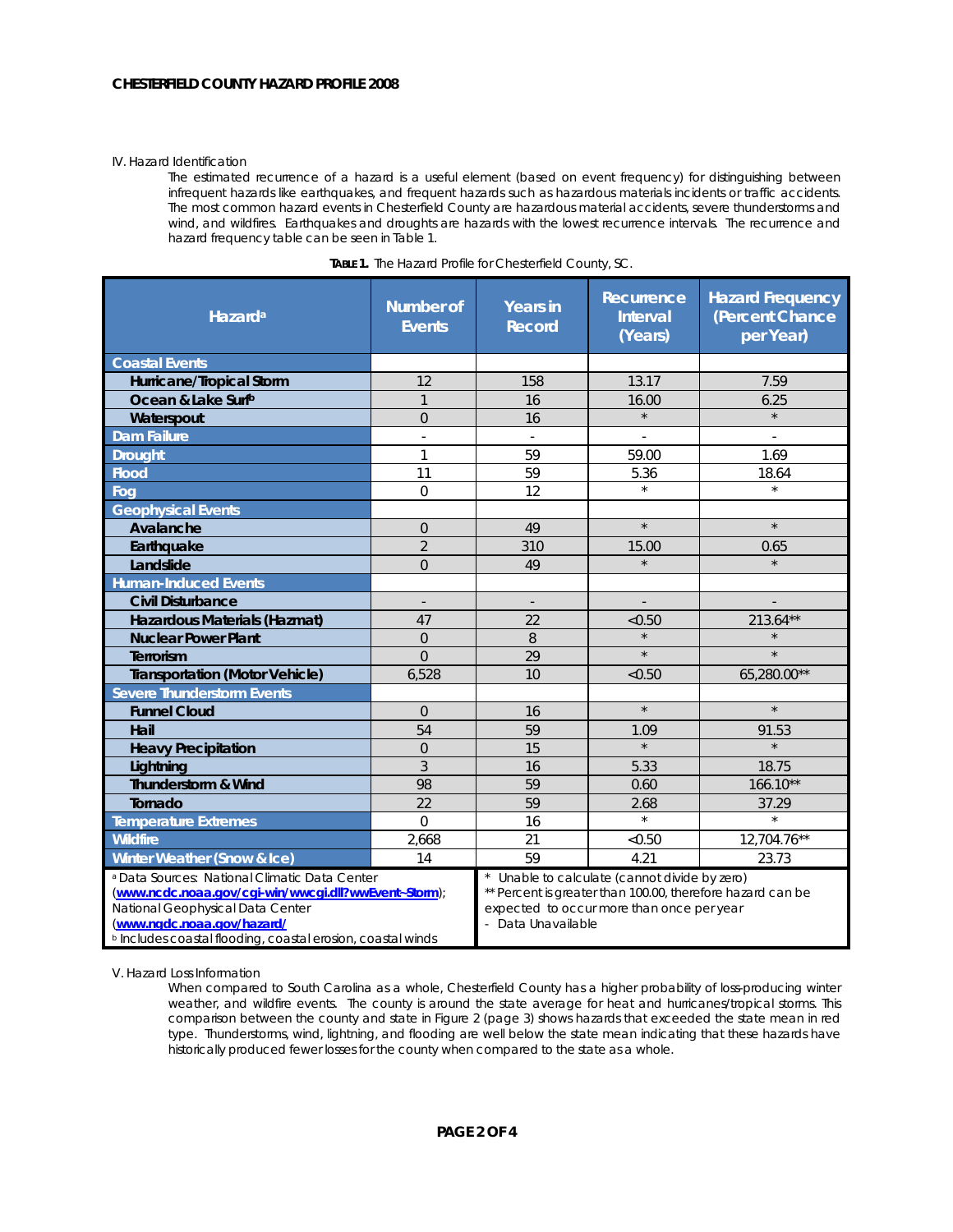

**Chesterfield State Mean**

Another way of determining how vulnerable a county is to particular hazards is by examining the amount of damage caused by past events. In Figure 3 (page 4), the cumulative amount of damage from 1960 to 2008 based on twelve hazard types is computed from the Hazards and Vulnerability Research Institute's SHELDUS database (available at http://www.sheldus.org). The historic losses in Chesterfield County exceed \$85 million, and are largely due to multiple hazards: drought, tornadoes, winter weather, and hurricanes/tropical storms, each contributing roughly 20% to the total. While significant for the county, these cumulative losses represent less than one percent of the state's total overall. However, Chesterfield County contains 7.8% of the state's losses from tornadoes.

**FIGURE 2.** The historic loss causing hazard frequency between 1960 and 2008 for Chesterfield County compared to South Carolina as reported in SHELDUS. Percentage numbers indicated in red are when the county total exceeds the state mean. Also, a hazard that is identified in the National Climatic Data Center Storm Data reports as a multiple event hazard (flooding, winter weather, coastal storm), and given a statewide or regional location, the impact of the event is equally distributed amongst the counties involved.